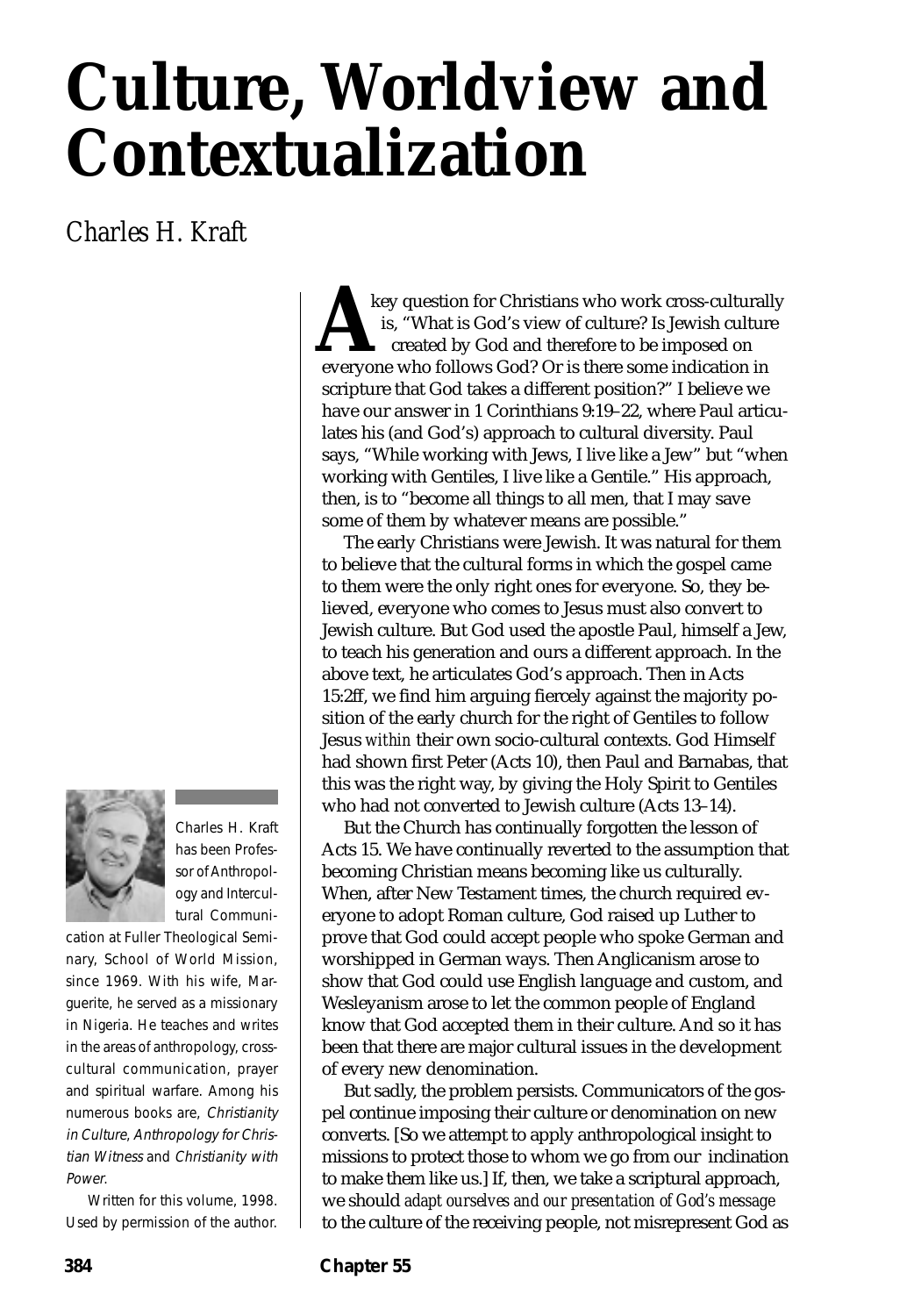some early Jewish Christians did (Acts 15:1) by requiring that converts become like us to be acceptable to God.

#### **Culture and Worldview Defined**

The term *culture* is the label anthropologists give to the structured customs and underlying worldview assumptions which people govern their lives. Culture (including worldview) is a peoples' way of life, their design for living, their way of coping with their biological, physical and social environment. It consists of learned, patterned assumptions (worldview), concepts and behavior, plus the resulting artifacts (material culture).

Worldview, the deep level of culture, is the culturally structured set of assumptions (including values and commitments/allegiances) underlying how a people perceive and respond to reality. Worldview is *not separate* from culture. *It is included in culture* as the deepest level presuppositions upon which people base their lives.

A culture may be likened to a river, with a surface level and a deep level. The surface is visible. Most of the river, however, lies beneath the surface, and is largely invisible. But anything that happens on the surface of the river is affected by such deep-level phenomena as the current, the cleanness or dirtiness of the river, other objects in the river and so on. What happens on the surface of a river is both a response to external phenomena and a manifestation of the deeplevel characteristics of the river.

So it is with culture. What we see on the surface of a culture is patterned human behavior. But this patterned or structured behavior, though impressive, is the lesser part of the culture. In the depths, are the assumptions we call *worldview,* on the basis of which people govern their surface-level behavior. When something affects the surface of a culture it may change that level. The nature and extent of that change will, however, be influenced by the deep-level worldview structuring within the culture.

Culture (including worldview) is a matter of structure or patterns. Culture does not *do* anything. Culture is like the script an actor follows. The script provides guidelines within which actors ordinarily operate,



(Worldview Assumptions)

though they may choose on occasion to modify the script, either because they have forgotten something or because someone else changed things.

There are several levels of culture (including, of course, worldview). The "higher" the level, the more diversity is included in it. For example, we may speak of culture at *multinational* level as "Western culture" (or worldview), or "Asian culture," or "African culture." Such cultural entities include a large number of quite distinct national cultures. For example, within *Western culture* there are varieties called German, French, Italian, British and American. Within *Asian culture* are varie-ties called Chinese, Japanese and Korean. These national cultures, then, can include many *subcultures*. In America, for example, we have Hispanic Americans, American Indians, Korean Americans and so on. And within these subcultures we can speak of *community cultures, family cultures* and even *individual cultures.*

In addition, the term "culture" can designate types of strategies (or coping mechanisms) used by people of many different societies. Thus, we can speak of entities such as *a culture (or worldview) of poverty, deaf culture, youth culture, culture of factory workers, taxi drivers' culture,* even *culture of women.* Identifying people in this way is often helpful in working out strategies for their evangelization.

## **People and Culture**

Just as in drama we recognize the difference between actors and their scripts, so it is with culture. It has been common for both nonspecialists and specialists to refer to culture as if it was a person. We often hear statements such as "Their culture *makes* them do it," or "Their worldview *determines* their view of reality." Note that the italicized verbs in these statements give the impression that a culture behaves like a person.

As in drama, the patterns are there and the actors ordinarily follow them by habit. But

9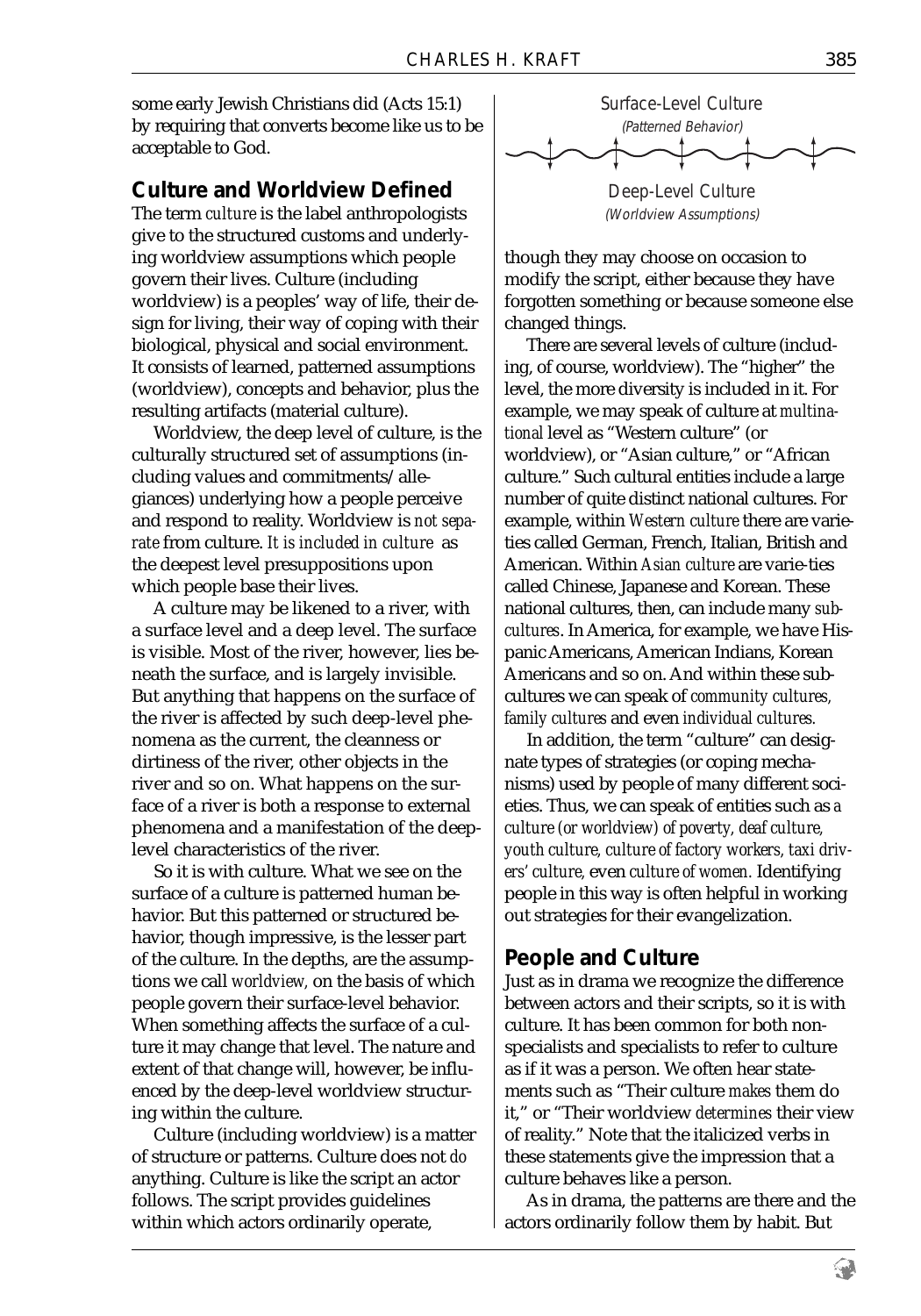the "power" that keeps people following their cultural script is the power of habit, something inside of people, not any power that culture possesses in itself. *Culture (including worldview) has no power in and of itself.*

People ordinarily follow the patterns of their culture, but not always. People regularly modify old customs and create new ones. Though the habits that result in great conformity are strong, we can change our customs. It is important that cross-cultural witnesses recognize both the possibility of change and the place and power of habit.

The distinction we are making is embodied in the contrast between the words *culture* and *society*. Culture refers to the structure, society refers to the people themselves. When we feel pressure to conform, it is the pressure of people (i.e., social pressure) that we feel, not the pressure of cultural patterning (the script) itself.

The chart below summarizes the distinction between people's behavior and the cultural structuring of that behavior.

## **Cultures and Worldviews Are to Be Respected**

Cultural/worldview structuring functions both outside of us and inside of us. We are totally submerged in it, relating to it much as a fish relates to water. And we are usually as unconscious of it as a fish must be of the water or as we usually are of the air we breathe. Indeed, many of us only notice culture when

we go into another cultural territory and observe customs different from our own.

Unfortunately, when we see others living according to cultural patterns and with worldview assumptions different from our own we often feel sorry for them, as if their ways are inferior to ours. If we are able, then, we may seek ways to "rescue" them from their customs. One of the tragedies of American (including missionary) attempts to help other peoples is that we have so often shown little respect for their traditional customs.

The way of Jesus is, however, to honor a people's culture and its incorporated worldview, not to wrest them from it. Just as He entered the cultural life of the Jews to communicate with them, so we are to enter the cultural matrix of the people we seek to win. Following Jesus' example, we note that working from within involves a biblical critique of a people's culture and worldview assumptions as well as acceptance of them as starting points. But if we are to witness effectively, we have to speak and behave in ways that honor the only way of life they have ever known. Likewise, if the Church is to be as meaningful to receiving peoples as Jesus wants it to be, it needs to be as appropriate to their cultural lives (though not uncritical of unbiblical customs and assumptions) as the early Church was to the lives of first century peoples. We call such appropriate churches "dynamic equivalence churches" (Kraft 1979),

| People (Society)                                                                                                                                                                                                                                                                                                                                                                      | Culture                                                                                                                                                                                                                                                                                                                                                                      |
|---------------------------------------------------------------------------------------------------------------------------------------------------------------------------------------------------------------------------------------------------------------------------------------------------------------------------------------------------------------------------------------|------------------------------------------------------------------------------------------------------------------------------------------------------------------------------------------------------------------------------------------------------------------------------------------------------------------------------------------------------------------------------|
| Surface-Level Behavior<br>What we do, think, say or feel either<br>consciously or unconsciously, mostly<br>habitually but also creatively                                                                                                                                                                                                                                             | Surface-Level Structure<br>The cultural patterns in terms of which<br>we habitually do, think, say or feel                                                                                                                                                                                                                                                                   |
| Deep-Level Behavior<br>Assuming, evaluating and committing<br>mostly habitually but also creatively:<br>1. Concerning choosing, feeling,<br>reasoning, interpreting and valuing.<br>2. Concerning the assigning of meaning.<br>3. Concerning explaining, relating to<br>others, committing ourselves, and<br>adapting to or deciding to try to<br>change things that go on around us. | Deep-Level Structure<br>(Worldview)<br>The patterns in terms of which we carry<br>out the assumptions, evaluations and<br>commitments of deep-level behavior.<br>Patterns of choosing, feeling, reasoning,<br>interpreting, valuing, explaining,<br>relating to others, committing ourselves<br>and adapting to or deciding to try to<br>change things that go on around us. |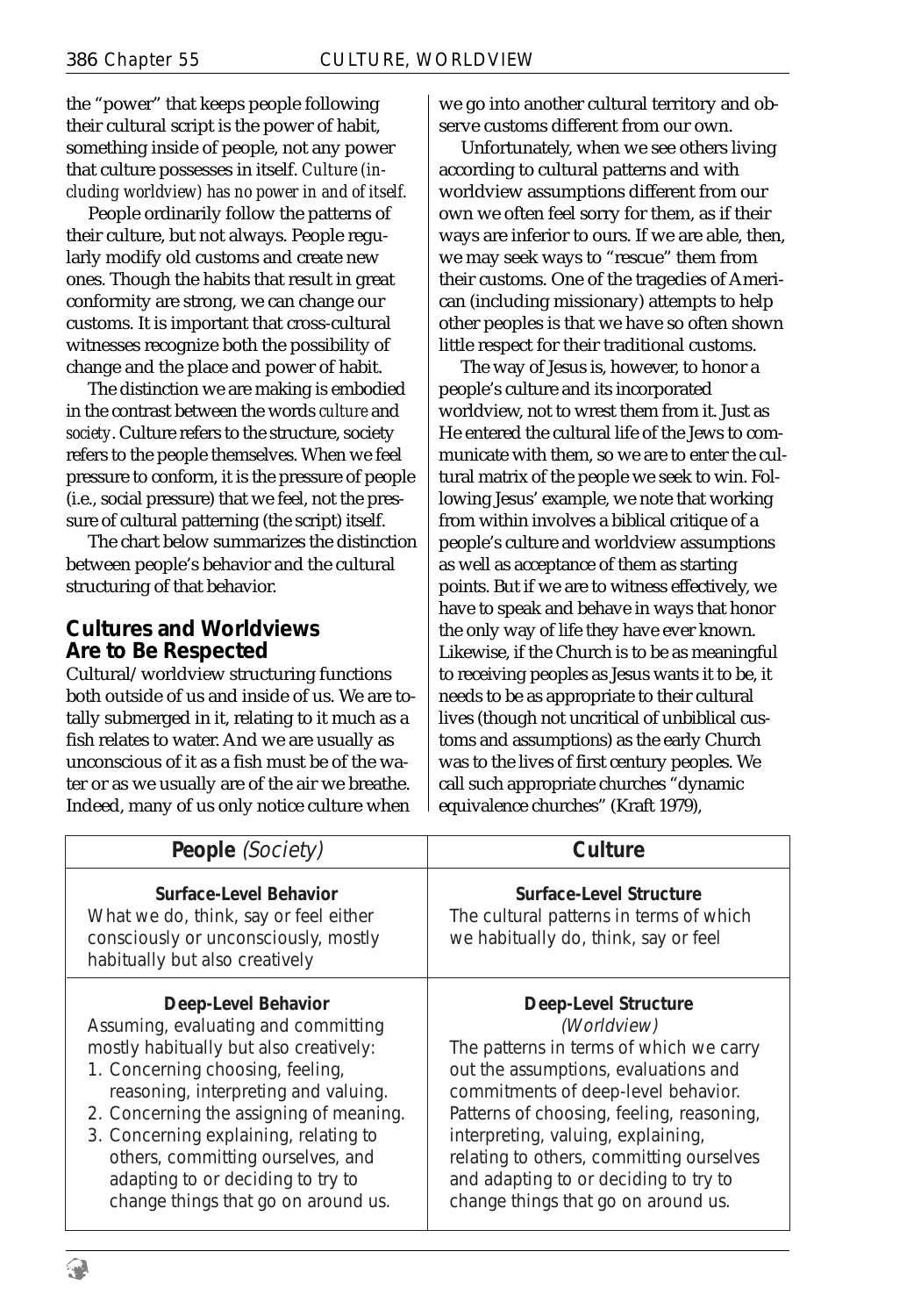"contextualized churches" (see below) or "inculturated churches."

# **CHARACTERISTICS OF CULTURE (INCLUDING WORLDVIEW)**

There are a number of characteristics of culture and worldview that may be listed. Space does not allow us to detail these. A fuller discussion of them may be found in my book *Anthropology for Christian Witness* (1996).

# **CHARACTERISTICS OF CULTURE AND WORLDVIEW**

- 1. Culture/worldview provides a *total design for living,* dealing with every aspect of life and providing people with *a way to regulate their lives*.
- 2. Culture/worldview is a legacy from the past, *learned as if it were absolute and perfect.*
- 3. Culture/worldview *makes sense to those within it.*
- 4. But *no culture/worldview seems to be perfectly adequate* either to the realities of biology and environment or to the answering of all of the questions of a people.
- 5. Culture/worldview is an *adaptive system,* a *mechanism for coping*. It provides patterns and strategies to enable people to adapt to the physical and social conditions around them.
- 6. Culture tends to show *more or less tight integration* around its worldview. Worldview assumptions provide the "glue" with which people hold their culture together.
- 7. Culture/worldview is *complex.* No simple culture/worldview has ever been found.
- 8. Cultural/worldview practices and assumptions are *based on group or "multipersonal" agreements*. A social group unconsciously agrees to govern themselves according to their cultural patterns.
- 9. Culture/worldview is *structure*. It doesn't *do* anything. People do things either according to their cultural script or by modifying that script. Any supposed power of culture or worldview lies in the *habits* of people.
- 10. Though analytically we need to treat people and culture/worldview as separate entities, *in real life people and culture/ worldview function together*.

## **ADDITIONAL CHARACTERISTICS OF WORLDVIEW**

- 1. A worldview consists of the *assumptions (including images)* underlying all cultural values, allegiances and behaviors.
- 2. Worldview assumptions and images underlie *our perception of reality and responses to it*.
- 3. There are two realities, REALITY as God sees and perceptual reality as we with human limitations see (1 Cor 13:12). Our worldview provides us with *the lens, model or map* by of which we perceive, interpret, structure and respond to God's REALITY.
- 4. Worldview assumptions or premises are learned from our elders, *not reasoned out, but assumed to be true without prior proof*. It seldom occurs to us that there may be people of other groups who do not share our assumptions.
- 5. We organize our lives and experiences according to our worldview and *seldom question it* unless our experience challenges some of its assumptions.
- 6. In cross-cultural ministry, *the problems that arise from differences in worldview are the most difficult to deal with*.

# **The Subsystems of Culture**

With worldview at the center, influencing all of culture, we can divide surface-level culture into *subsystems*. There are many cultural subsystems, some of which are diagrammed below. These subsystems provide various behavioral expressions of worldview assumptions.



9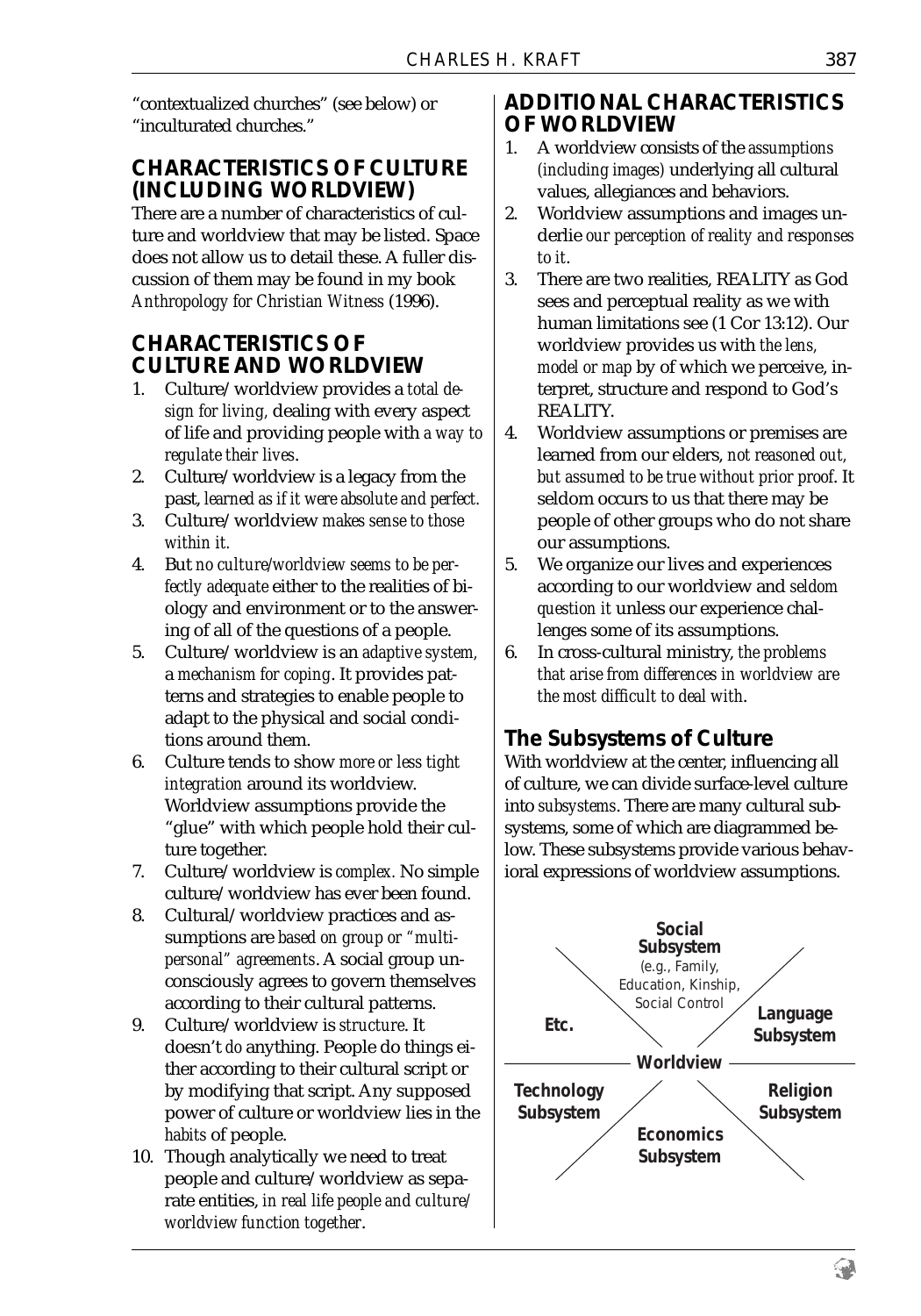Though it is tempting to present Christianity as the replacement of a traditional religion with the religious forms of Western Christianity, this is the wrong way to witness. Christianity is to be directed at the worldview of a people so that it will influence each of these subsystems from the very core of the culture. Truly converted people (whether in America or overseas) need to manifest biblical Christian attitudes and behavior in all of their cultural life, not just in their religious practices.

If we are to reach people for Christ and to see them gathered into Christ-honoring and culture-affirming churches, we will have to deal with them within their culture and in terms of their worldview. We will do this either wisely or unwisely. It is hoped that by understanding more of what culture and worldview are all about, we can deal with them more wisely than might otherwise have been the case.

#### **Worldview and Culture Change**

Significant culture change is always a matter of changes in the worldview. Just as anything that affects the roots of a tree influences its fruit, so anything that affects a people's worldview will affect the whole culture and, of course, the people who operate in terms of that culture.

Jesus knew this. When He wanted to get across important points, He aimed at the worldview level. Someone asked, "Who is my neighbor?" So He told them a story and then asked who was being neighborly (Lk 10:29-37). He was leading them to reconsider and, hopefully, change a basic value down deep in their system.

On another occasion Jesus said, "You have heard that it was said, 'Love your friends, hate your enemies.' But now I tell you: love your enemies and pray for those who persecute you.…If anyone slaps you on the right cheek, let him slap your left cheek too" (Matt 5:43,44, 39 GNB). Again the seeds were being planted for change at the deep worldview level.

When there is change at a deep level, however, it frequently throws things off balance. And any imbalance at the worldview center of a culture tends to cause difficulty through the rest of the culture. For example, when we

in the U.S. believed at the worldview level that we could not be defeated in war, but then could not win in Vietnam, there was a deep sense of demoralization that rippled throughout the society, contributing greatly to the disequilibrium in our land at this time.

Major worldview problems can be caused when even good changes, introduced by well-meaning people such as missionaries, are applied at the surface level without due attention to the deep-level meanings people attach to them. For example, the almost universal missionary requirement that Africans who have more than one wife divorce the "extras" before they can be baptized has led both Christian and non-Christian Africans to certain undesirable worldview assumptions concerning the Christian God. Among these are: God is against the real leaders of African society, God is not in favor of women having help and companionship around the home, God wants men to be enslaved to a single wife (like whites seem to be), God favors divorce, social irresponsibility and even prostitution. None of these conclusions is irrational or far-fetched from their point of view. Though we believe God intends that each man have only one wife, this change was forced too quickly, unlike God's patient approach in the Old Testament where He took many generations to do away with the custom.

As mentioned, even good changes, if they are introduced in the wrong way can lead to cultural disequilibrium and demoralization. Among the Ibibio people of southern Nigeria the message of God's gracious forgiveness resulted in many people turning to the Christian God because He was seen as much more lenient than their traditional god. But the converts saw no need to be righteous, since they believed God would always forgive them, whatever they did. In aboriginal Australia, among the Yir Yoront people, the introduction by missionaries of steel axes to replace the traditional stone axes had a powerful disruptive effect simply because the axes were given to the women and younger men who traditionally were required to borrow axes from the older men. This change, though providing the people with better technology, challenged their worldview assumptions, leading to the

€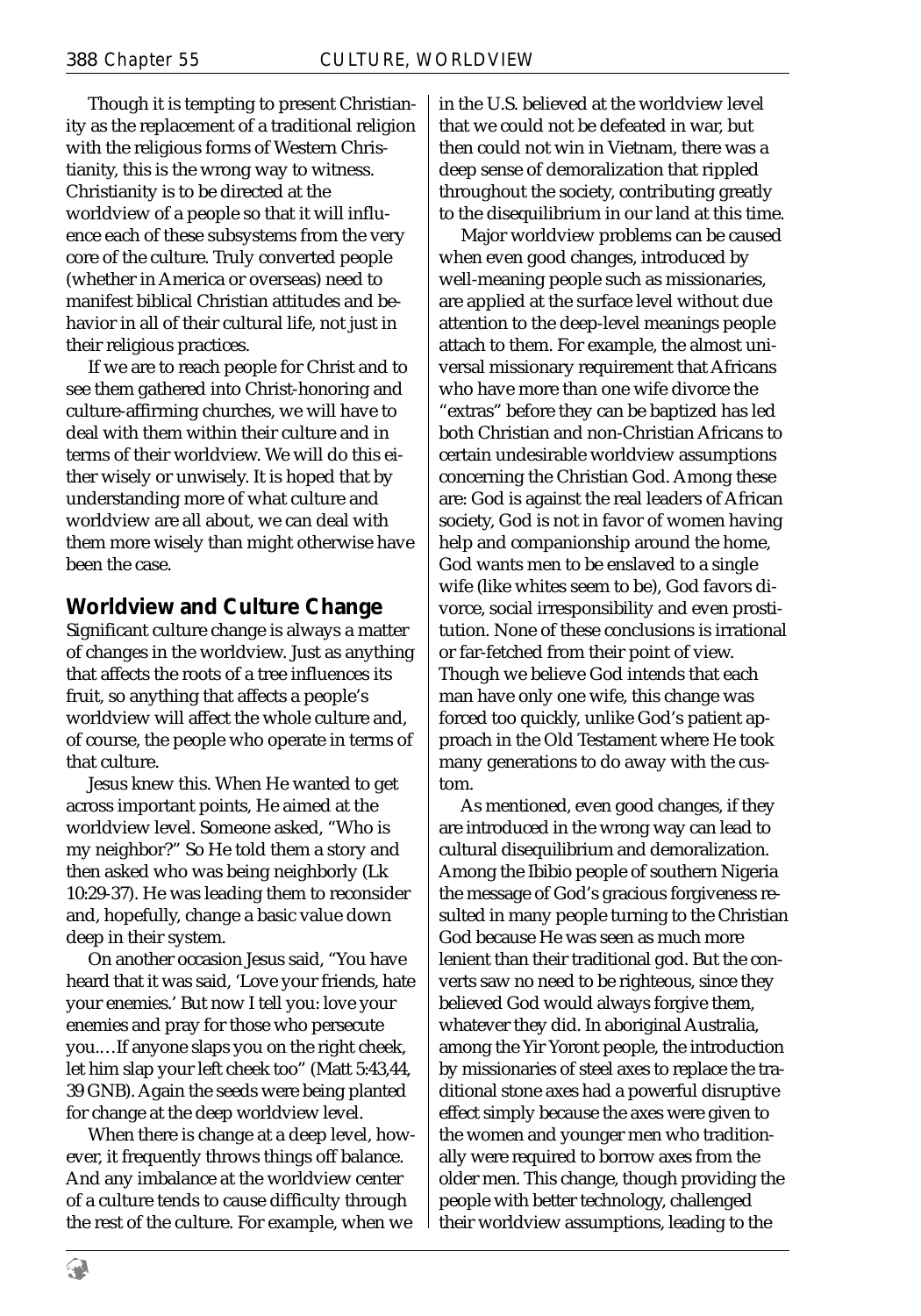destruction of the authority of the leaders, widespread social disruption and the near extinction of the people. Add to such examples the enormous damage (both cultural and spiritual) among non-Western peoples that has been done through the influence of Western schools (including those run by missions), and you can understand that there are at least a few valid reasons (among the invalid ones) for certain anthropologists to be critical of missionary work.

## **Contextualized** *(Appropriate)* **Christianity**

The aim of Christian witness is to see people come to Christ and to be formed into groups we call churches that are both biblically and culturally appropriate. The process by means of which the church becomes "inculturated" in the life of a people has been called "indigenization," but now is more frequently referred to as "contextualization."

The contextualization of Christianity is part and parcel of the New Testament record. This is the process that the apostles were involved in as they took the Christian message that had come to them in Aramaic language and culture and communicated it to those who spoke Greek. In order to contextualize Christianity for Greek speakers, the apostles expressed Christian truth in the thought patterns of their receptors. Indigenous words and concepts were used (and transformed in their usage) to deal with such topics as God, church, sin, conversion, repentance, initiation, "word" (*logos*) and most other areas of Christian life and practice.

The early Greek churches were in danger of being dominated by Jewish religious practices because those who led them were Jews. God, however, led the apostle Paul and others to struggle against the Jewish Christians to develop a contextualized Christianity for Greek-speaking Gentiles. In order to do this, Paul had to fight a running battle with many of the Jewish church leaders who felt that it was the job of Christian preachers to simply impose Jewish theological concepts on new converts (see Acts 15). These conservative Jews were the heretics against whom Paul fought for the right for Greek-speaking Christians to have the gospel expressed in

their language and culture. We conclude from such passages as Acts 10 and 15 that it is the intent of God that biblical Christianity be "reincarnated" in every language and culture at every point in history.

Biblically, the contextualization of Christianity is not simply to be the passing on of a *product* that has been developed once for all in Europe or America. It is, rather, the imitating of the *process* that the early apostles went through. To return to our tree analogy, Christianity is not supposed to be like a tree that was nourished and grew in one society and then was transplanted to a new cultural environment, with leaves, branches and fruit that mark it indelibly as a product of the sending society. The gospel is to be *planted as a seed* that will sprout within and be nourished by the rain and nutrients in the cultural soil of the receiving peoples. What sprouts from true gospel seed may look quite different above ground from the way it looked in the sending society, but beneath the ground, at the worldview level, the roots are to be the same and the life comes from the same source.

In a truly contextualized church, even though the surface level "tree" may look different, the essential message will be the same and the central doctrines of our faith will be in clear focus, since they are based on the same Bible. But the formulation of that message and the relative prominence of many of the issues addressed will differ from society to society. For cultural reasons, such things as what the Bible says about family relationships, fear and evil spirits, and the advocacy of dance and prescribed rituals will be much more in focus in contextualized African Christianity than they might be in America.

God intends today's Christianity to be dynamically equivalent to New Testament Christianity, perceived by people today as excitingly relevant to the problems they struggle with. Though many non-Western churches today are dominated by Western approaches to doctrine and worship, it is not scriptural that they remain so. There are, of course, similar basic problems (e.g., the problem of sin, the need for a relationship with Christ) that peoples of all societies need to deal with. But the ways those problems manifest themselves differ from people to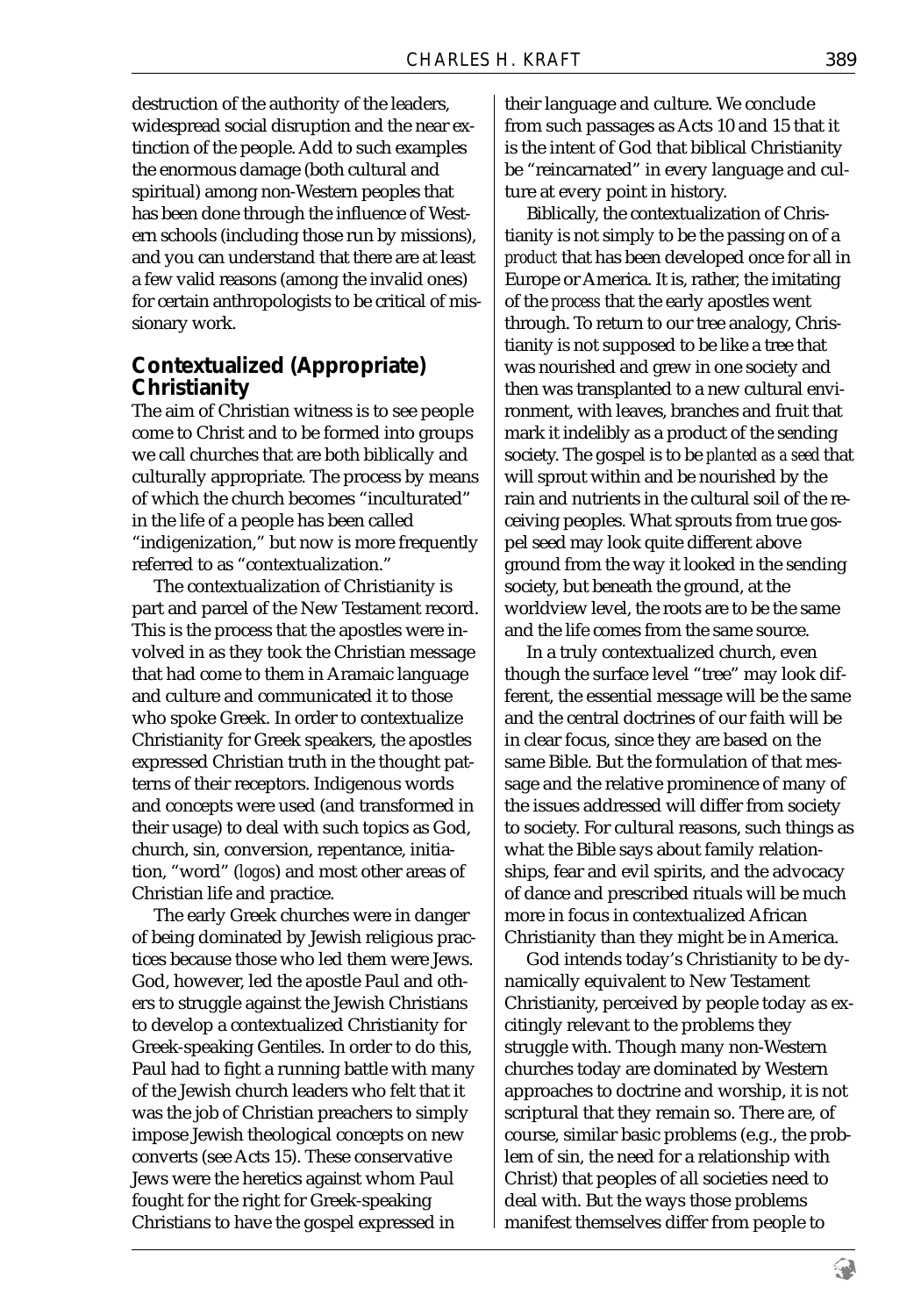people and need to be approached in different ways, culturally appropriate ways, for each cultural group.

## **Contextualizing Christianity is Very Risky**

There are great risks involved in attempting to promote a Christianity that is culturally and biblically appropriate.The risk of *syncretism* is always present. Syncretism is the mixing of Christian assumptions with those worldview assumptions that are incompatible with Christianity so that the result is not biblical Christianity.

Syncretism exists whenever people practice Christian rituals because they consider them magic, or use the Bible to cast spells on people or, as in India, consider Jesus just an-

other of many human manifestations of one of their dieties, or as in Latin America, practice pagan divination and witchcraft right in the churches, or insist that people convert to a different culture to become

Christians. In America it is syncretistic, unbiblical Christianity that sees "the American way of life" as identical with biblical Christianity or assumes that, by generating enough faith we can pressure God into giving us whatever we want, or that we should out of love and tolerance regard homosexuality and even homosexual "marriage" to go unopposed despite clear biblical condemnations.

But there are at least two paths to syncretism. One is by importing foreign expressions of the faith and allowing the receiving people to attach their own worldview assumptions to these practices with little or no guidance from the missionaries. The result is a kind of "nativistic" Christianity or even, as in Latin America, "Christo-paganism." Roman Catholic missionaries, especially, have fallen into this trap by assuming that when people practice so-called "Christian" rituals and use "Christian" terminology, they mean by them the same thing that European Christians mean.

The other way to syncretism is to so dominate a receiving people's practice of Christianity that both the surface-level practices and the deep-level assumptions are imported. The result is a totally foreign, unadapted kind of Christianity that requires people to worship and practice their faith according to foreign patterns and to develop a special set of worldview assumptions for church situations that are largely ignored in the rest of their lives. Their traditional worldview, then, remains almost untouched by biblical principles. This is the kind of Christianity evangelical Protestants have most often advocated, probably out of a fear of the first kind of syncretism. In many situations, this kind of Christianity is attracting some of those who are westernizing. But the masses of traditional people find little or nothing in Christianity that meets their needs, simply because it is presented and practiced in foreign ways to which they cannot connect.

We are to always point to the Holy Spirit (not ourselves) as the Guide while participating with them in discovering His leading.

> Though we must be cautious concerning syncretism, there is a middle road that involves deep trust in the Holy Spirit's ability to guide people and the receiving people's ability to follow that guidance. We, then, are to always point to the Holy Spirit (not ourselves) as the Guide while participating with them in discovering His leading. We can assure people that the Holy Spirit will always guide them in accordance with the Scriptures. Practicing this approach, missionary Jacob Loewen chose to never answer directly any questions from the new Christians such as, "What should we do?" Instead, he would ask them, "What is the Holy Spirit showing you?" Only after they had struggled with the answer to that question would he participate with them in seeking guidance, and even then his approach was to offer them at least three alternative approaches from which they might choose. In response to this approach they usually developed a fourth alternative that was uniquely their own. If that approach worked they would continue it. If it did not, they felt free to change it in needed ways, since it was their own and did not come with the prestige that often accompanies the suggestions of respected outsiders.